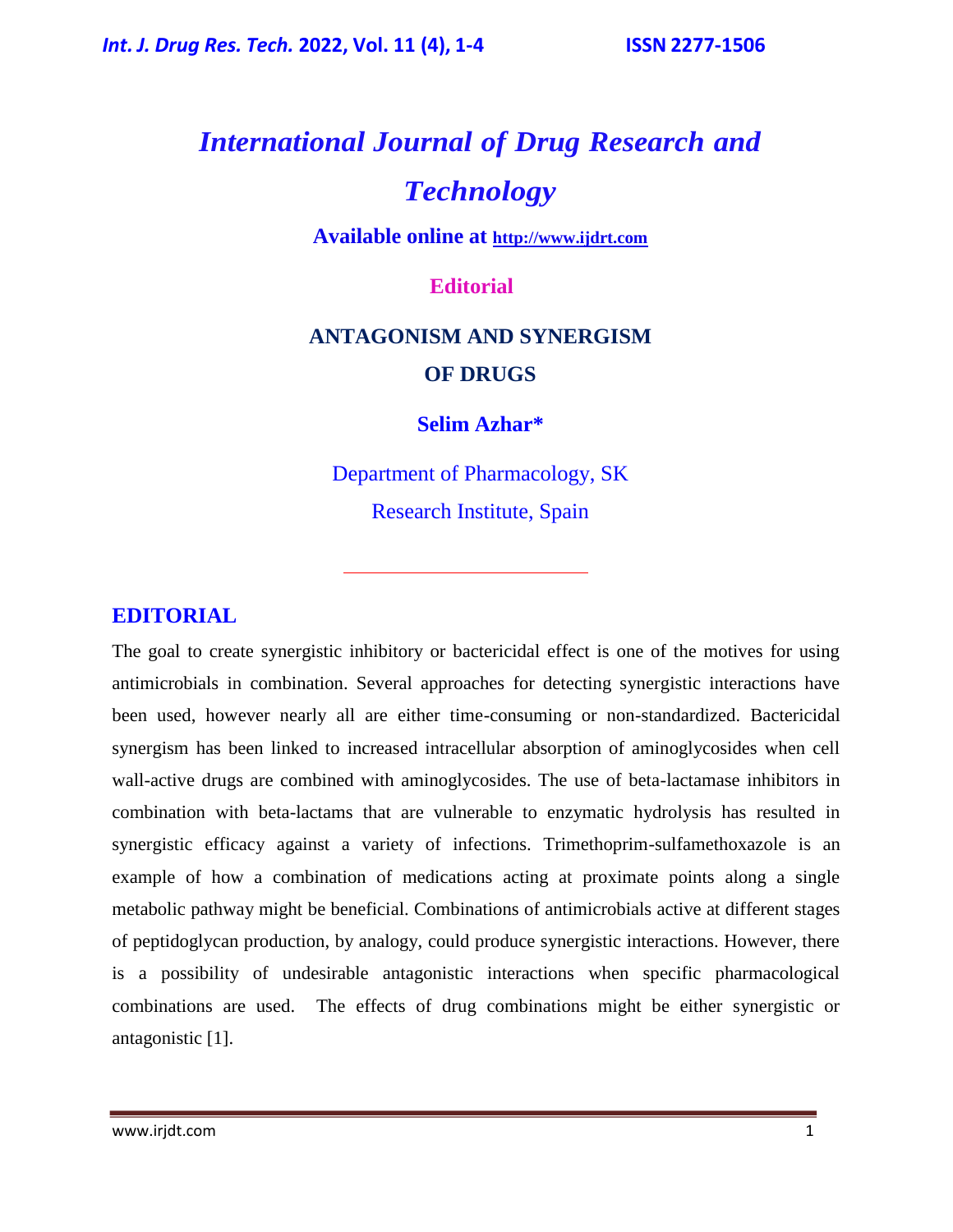### *Int. J. Drug Res. Tech.* **2022, Vol. 11 (4), 1-4 ISSN 2277-1506**

Despite active experimental and computational efforts, rational creation of synergistic medication combinations remains a difficulty. Because medications function by interacting with their targets, the effects of drug combinations should be based on how those targets interact in a network. Many people believe that drug combinations are a viable way to treat complicated diseases like cancer, inflammation, and type 2 diabetes. Drugs, on the other hand, interact in a variety of unanticipated ways when administered in combination, resulting in a variety of distinct consequences. Drug synergy and antagonism have gotten a lot of attention among these interactions. The purpose of combinational drug development is to achieve drug synergy, which is the enhancement of medication efficacy through the use of multiple drugs [2].

Drug combinations with synergistic effects have been found to be extremely effective and therapeutically more selective. Drug antagonism, on the other hand, is frequently unwelcome, but it may be valuable in weeding out drug-resistant mutants. Despite ongoing study, the mechanism of pharmacological synergy or antagonism remains mostly unknown. Combinatorial high throughput screening was used in the lab to look for synergistic drug combinations in a variety of systems. Due to the low hit probability of pharmacological synergy (usually less than 10%), several computer methods to predict and quantify drug synergy have been undertaken. Many molecules interact in a network-like fashion to carry out biological processes. Despite the fact that their investigations showed a link between network topologies involving drug targets and patterns of drug interaction, drug synergy/antagonism was assumed to be highly dependent on parameters [3].

For almost a century, the concept of synergistic interactions between medications and substances has been a hot topic in biomedicine. Understanding the interactions among these drugs is becoming increasingly important for assuring successful treatment regimens as complicated diseases, particularly cancer, are treated with numerous therapeutic combinations. The concept of synergy, on the other hand, is not limited to the biomedical field; it has evolved across a wide range of fields. In the field of cancer treatment, there are numerous examples of clinical synergy, which is frequently generated between recognized chemotherapy medicines and agents from different classes. Herceptin has been demonstrated to interact synergistically with both doxorubicin and paclitaxel, albeit the risk of cardiotoxicity is enhanced when used together. Another example of this has been seen between the anticancer medications edatrexate and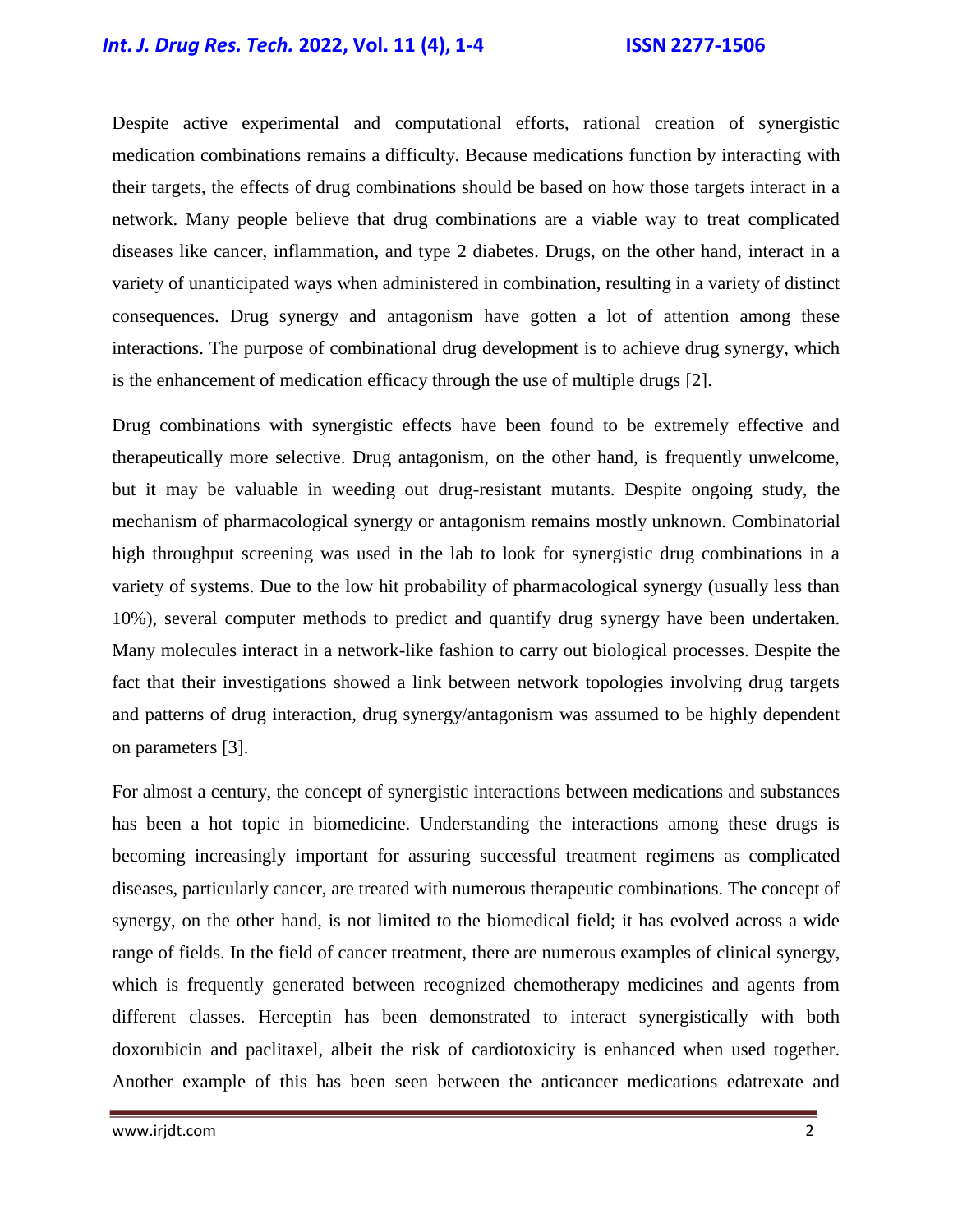#### *Int. J. Drug Res. Tech.* **2022, Vol. 11 (4), 1-4 ISSN 2277-1506**

cisplatin, as well as methotrexate and cisplatin, resulting in the ability to employ lower doses of each treatment in combination while retaining the same cell death levels as when these drugs were used individually. In non-lymphoma, Hodgkin's the addition of rituximab, a complementfixing monoclonal antibody, plus cyclophosphamide, hydroxydaunomycin, Oncovin, and prednisone (CHOP) therapy improves overall response without increasing toxicity [4].

The baseline effect for synergy detection methods is usually regarded to be an additive effect. When synergy is absent, it is the effect that is theoretically expected from the combination of many medications. The idea of simply combining two or more effects, despite its seeming simplicity, does not correctly reflect what happens in reality. To demonstrate this, consider two distinct medications A and B, both of which exhibit 60% cell death at a saturating dose, for example. Is it possible to simply combine these effects to achieve a combined effect of 120 percent cell death? No, that is not realistic [5].

#### **REFERENCES**

- 1. Chou TC (2006). [Theoretical basis, experimental design, and computerized simulation](https://pharmrev.aspetjournals.org/content/58/3/621.short)  [of synergism and antagonism in drug combination studies.](https://pharmrev.aspetjournals.org/content/58/3/621.short) *Pharmacol Rev* 58:621-681.
- 2. Eliopoulos GM (1989). [Synergism and antagonism.](https://www.sciencedirect.com/science/article/abs/pii/S0891552020302774) *Infect Dis Clin North Am* 3:399- 406.
- 3. Bell A (2005). [Antimalarial drug synergism and antagonism: Mechanistic and clinical](https://academic.oup.com/femsle/article/253/2/171/505498?login=true)  [significance.](https://academic.oup.com/femsle/article/253/2/171/505498?login=true) *FEMS Microbiol Lett* 253:171-184.
- 4. Jawetz E, Gunnison JB, Bruff JB, Coleman VR (1952). [Studies on antibiotic synergism](https://journals.asm.org/doi/pdf/10.1128/jb.64.1.29-39.1952)  [and antagonism: Synergism among seven antibiotics against various bacteria](https://journals.asm.org/doi/pdf/10.1128/jb.64.1.29-39.1952) *in vitro*. *J Bacteriol* 64:29-39.
- 5. Boik JC, Newman RA, Boik RJ (2008). [Quantifying synergism/antagonism using](https://onlinelibrary.wiley.com/doi/abs/10.1002/sim.3005)  nonlinear mixed‐[effects modeling: A simulation study.](https://onlinelibrary.wiley.com/doi/abs/10.1002/sim.3005) *Stat Med* 27:1040-1061.